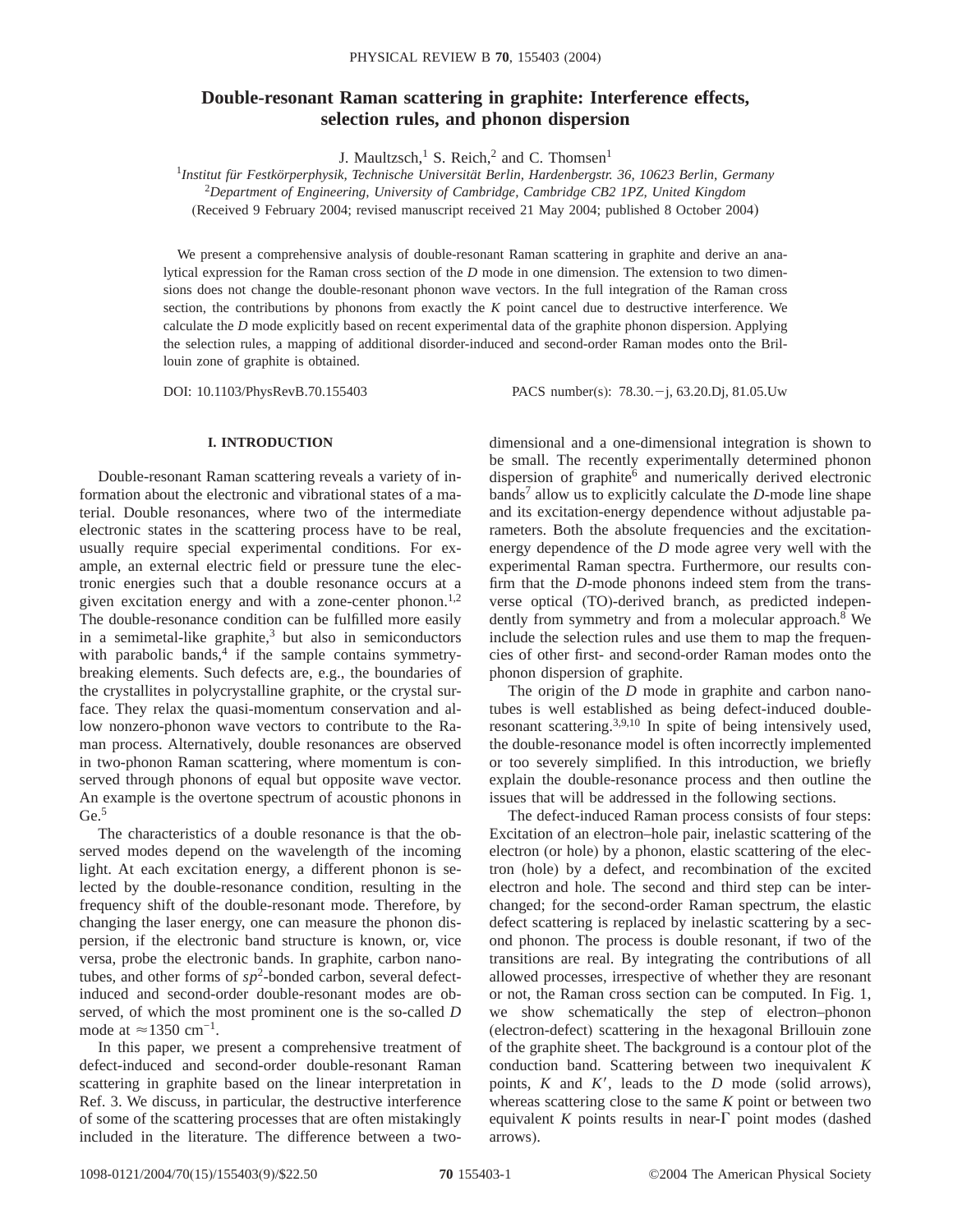

FIG. 1. Hexagonal Brillouin zone of graphene (single graphite sheet) with a contour plot of the conduction band (dark gray corresponds to zero energy). The high-symmetry points  $\Gamma$ ,  $K$ , and  $M$  are indicated. Two neighboring  $K$  points, given by  $K$  and  $K'$ , are inequivalent, i.e., they cannot be transformed into each other by a reciprocal lattice vector. Their distance corresponds again to a *K*-point vector. Scattering between two inequivalent *K* points therefore results in the Raman *D* mode from near the *K* point (solid arrows). Scattering at the same *K* point or between two equivalent *K* points involves phonon wave vectors close to the  $\Gamma$  point (dashed arrows).

The double-resonance model provides an excellent understanding of all experimental observations of the *D* mode: The strength of the *D* mode increases with the number of defects in the sample;<sup>11</sup> it stems from near the  $K$  point of the graphite Brillouin zone. Its frequency depends on the wavelength of the exciting light and shifts at a rate of  $38-70$  cm<sup>-1</sup>/eV.<sup>12–16</sup> Furthermore, the *D*-mode frequency is different in Stokes and anti-Stokes scattering, which can be understood from slightly different double-resonance conditions for the Stokes and the anti-Stokes process.<sup>17</sup> Many of the published applications of the double resonance, however, contain a number of conceptual problems when the Raman spectrum is calculated or the double resonance is used for a derivation of the phonon dispersion.

First, the full integration of the Raman cross section is often replaced by considering only the step shown in Fig. 1.<sup>16,18–20</sup> The wave vector  $\mathbf{k}_i$  of the excited electron is fixed at the incoming resonance. Starting from this wave vector, the double-resonant phonon wave vectors *q* are determined, partly graphically<sup>19</sup> or by requiring that the electron wave vector  $\vec{k}_b = \vec{k}_i - \vec{q}$  is real.<sup>16,18–20</sup> The calculation of the Raman spectra in this case is merely based on the condition that two intermediate electronic states have to be real. Although this is a necessary condition for double-resonant scattering, it is not sufficient for a large Raman signal. In such a simplified procedure, the Raman cross section may appear large for a particular phonon mode, but it vanishes in the complete integration by destructive interference. Neglecting the full integration therefore leads to incorrect predictions of the double-resonant Raman spectrum. Conversely, the phonon dispersion derived from double-resonant Raman scattering may be wrong, if interference effects are not taken into account. For example, the phonon from exactly the *K* point seems at first sight to contribute to the double resonance, but it is cancelled by destructive interference, as we will show in this paper. Nevertheless, the *K* point is often included in the derivation of the phonon dispersion, leading to incorrect results.18,19 Thus, in the analysis of the *D* mode and other double-resonant modes, the interference effects have to be taken into account explicitly if the full integration of the Raman cross section is omitted.

Second, most of the full integrations have been carried out in one dimension only or for the one-dimensional case of carbon nanotubes.<sup>9,16</sup> Therefore, it needs to be clarified analytically how the two-dimensional integration in the graphite Brillouin zone affects the results obtained in one dimension.

Third, the symmetry and selection rules for electron– phonon scattering were frequently not considered. As a result, some double-resonant modes were assigned to a forbidden phonon branch, such as the assignment of the 800  $cm^{-1}$ peak to the out-of-plane modes in Refs. 18 and 21. Even the *D* mode was incorrectly believed to belong to the longitudinal (LO)-derived phonon branch, which is degenerate at the  $K$  point.<sup>3,9,16</sup> Instead, it comes from the upper, fully symmetric phonon branch, which is nondegenerate at the  $K$  point.<sup>8,15</sup> We will confirm this explicitly by calculating the *D*-mode spectrum based on the newly obtained experimental phonon dispersion of graphite.

Finally, the quantitative analysis so far relied on—partly arbitrary—assumptions about the electron and phonon dispersion. The common tight-binding formula for the electronic band structure is a reasonable approximation if extended to including third-nearest neighbors.<sup>7</sup> In contrast, the phonon branches were often modeled by simple analytical expressions.<sup>3,9,16</sup> Because the theoretically determined phonon dispersions were contradictory in many respects, quantitative predictions of the *D* mode were difficult to judge. Here, we will use the experimental phonon dispersion of graphite for calculations of double-resonant *D*-mode scattering without any arbitrary assumptions.

This paper is organized as follows: In Sec. II, we give a detailed description of the integration of the Raman cross section, including interference effects and the integration in two dimensions. The selection rules for double-resonant scattering in graphite are derived in Sec. III. We calculate the *D*-mode spectra in Sec. IV and obtain a mapping of the additional double-resonant Raman peaks onto the phonon dispersion in Sec. V. In the Appendix, the derivation of the analytical expression for the Raman cross section is presented.

### **II. THEORY: INTEGRATION OF THE RAMAN CROSS SECTION**

#### **A. Double-resonant scattering in one dimension**

In this section, we derive an analytical expression for the Raman cross section of the *D* mode in the approximation of linear bands in one dimension. The scattering process for the *D* mode takes place between two inequivalent *K* points of the graphite Brillouin zone, see Fig. 1. At the *K* point, the electronic bands are approximately linear for transition energies in the visible range of light and cross the Fermi level. Along the  $\Gamma$ –*K*–*M* direction, the *D*-mode phonon wave vector is close to twice the *K*-point vector. In Fig. 2(a), both possibilities for scattering within the same electronic band are shown.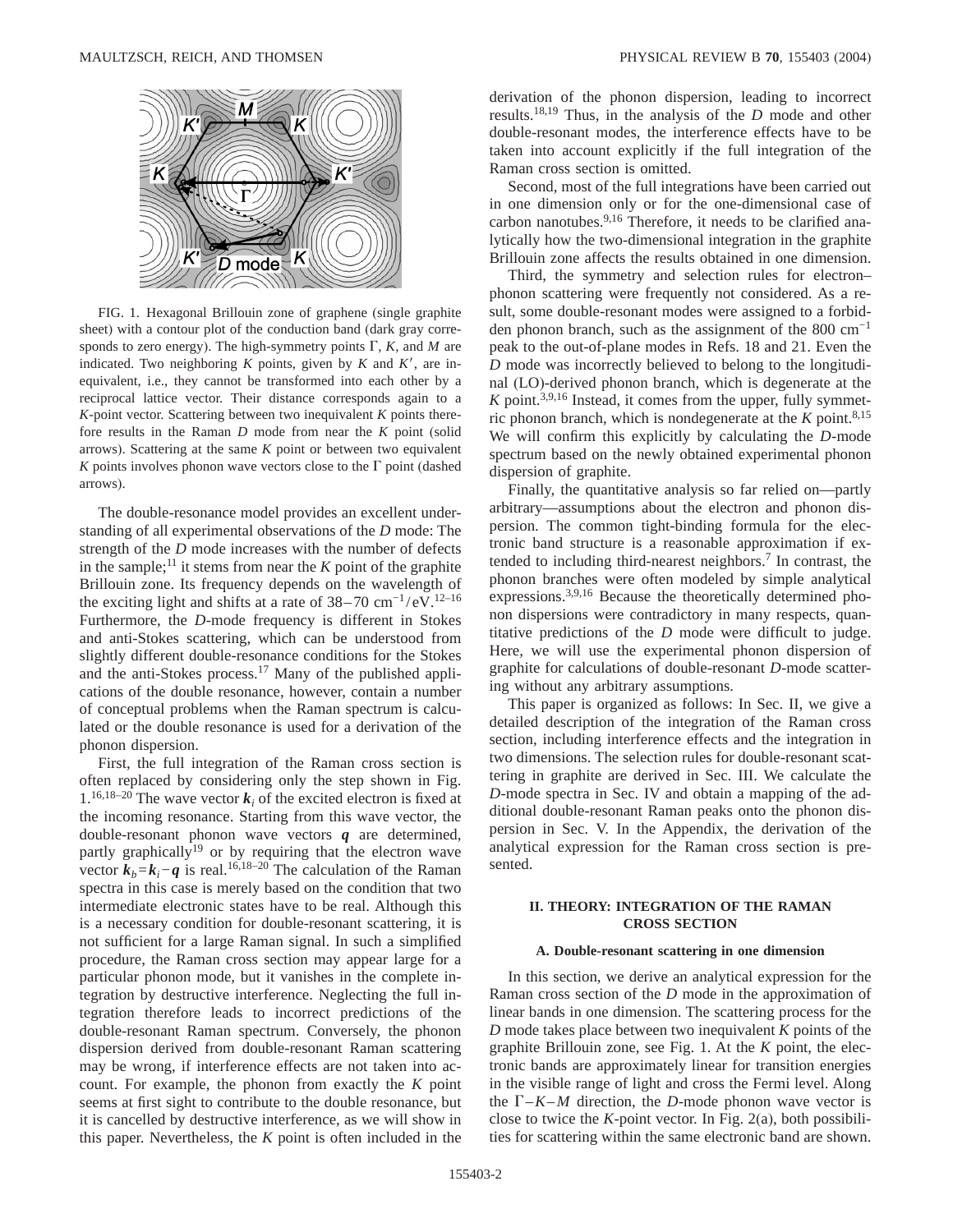

FIG. 2. (a) Double-resonant scattering processes leading to the *D* mode in graphite. The electronic bands are assumed to be linear at the *K* point with Fermi velocities  $v_1$  and  $v_2$ . The *D*-mode scattering takes place across the  $\Gamma$  point within the same electronic band. (b) Scattering across the  $\Gamma$  point between two almost parallel bands does not contribute to the double-resonance signal because of destructive interference.

 $v_1$  and  $v_2$  are the Fermi velocities and *k* and *q* are the wave vectors of the electron and the phonon, respectively.

To find the double-resonant phonon wave vectors, the Raman cross section has to be evaluated by summing over all possible (including resonant and nonresonant) processes. The Raman cross section is proportional to  $|K_{2f,10}|^2$ , where the Raman matrix element  $K_{2f,10}$  in higher-order scattering is given  $bv^{22}$ 

$$
K_{2f,10} = \sum_{a,b,c} \left[ \frac{\mathcal{M}}{(E_1 - E_{ai})(E_2 - E_{bi})(E_2 - E_{ci})} + \frac{\mathcal{M}}{(E_1 - E_{ai})(E_1 - E_{bi})(E_2 - E_{ci})} \right].
$$
 (1)

The matrix elements are assumed to be constant and are summarized by  $M$ .  $E_1$  and  $E_2$  are energies of the incoming and scattered photons, respectively. The energy differences between the intermediate electronic states  $a, b, c$  and the initial state are denoted by  $E_{xi}$ . The first term in the sum corresponds to the process where the electron is first scattered by the phonon and then by the defect; in the second term of the sum this time order is reversed.

We first evaluate Eq. (1) for the two processes in Fig. 2(a). The evaluation of the sum is straightforward as shown in detail in the Appendix. Assuming  $v_1 = -v_2$ , we find from Eq.  $(1)$  for the scattering processes shown in Fig.  $2(a)$ 

$$
K_{2f,10} = \frac{\mathcal{M}}{2v_1^2\hbar\omega_{\text{ph}}} \times \left[ \frac{\kappa_1 + \kappa_2 + 2K' - q}{(\kappa_1 + K' - q/2)(\kappa_2 + K' - q/2)} \ln \left( \frac{\kappa_2 + K'}{\kappa_1 + K'} \cdot \frac{\kappa_1}{\kappa_2} \right) - \frac{\kappa_1 + \kappa_2 - 2K' + q}{(\kappa_1 - K' + q/2)(\kappa_2 - K' + q/2)} \ln \left( \frac{\kappa_2}{\kappa_1} \right) \right].
$$
 (2)

Here, we defined  $\kappa_1$  and  $\kappa_2$  analogously to the approach in Ref. 3

$$
\kappa_1 = \frac{E_1 - i\gamma}{2v_1} \quad \text{and} \quad \kappa_2 = \frac{E_1 - \hbar \omega_{\text{ph}} - i\gamma}{2v_1},\tag{3}
$$

and  $K'$  denotes the wave vector of the  $K$  point. The lifetime broadening  $\gamma$  of the electronic transition energies is taken to be the same. Equation (2) depends on the phonon wave vector *q* and is evaluated as a function of *q*; the Raman intensity is at maximum for those *q* which fulfill the double-resonance condition. The maximum values of  $K_{2f,10}$  are dominated by the terms in the denominators of Eq. (2). The doubleresonant phonon wave vectors are, therefore,

$$
q_{1,2} = 2(K' + \kappa_{1,2})
$$
 for  $k < K'$ ,  
 $q_{3,4} = 2(K' - \kappa_{1,2})$  for  $k > K'$ , (4)

where  $q_{1,2}$  are double-resonant wave vectors with  $q \leq 2K'$ , i.e., they are between the *K* and *M* point and arise from process (1) in Fig. 2(a), whereas  $q_{3,4}$  are between the  $\Gamma$  and *K* point [process  $(2)$  in Fig.  $2(a)$ ].

Compared to Eq. (2), the analytic expression derived by Thomsen and Reich<sup>3</sup> applies to scattering between different bands across the *K* point, as indicated by the dashed arrows in Fig. 1. Besides the change of the time order, there are two double-resonant phonon wave vectors only if the Fermi velocities are different. In contrast, Eq. (2) describes doubleresonant scattering across the  $\Gamma$  point within the same band. Both processes, (1) and (2) in Fig. 2(a), are included, as well as both time orders of scattering by the phonon and by the defect. This leads to four different double-resonant phonon wave vectors [Eq. (4)], even if the Fermi velocities of both electronic bands are equal.

In the approximation of zero phonon energy, Eq. (4) for the double-resonant phonon wave vectors yields the socalled  $q \approx 2k_i$  rule, where  $k_i$  is the wave vector of the incoming resonant transition. This approximation will be used below for mapping the double-resonant Raman modes onto the graphene Brillouin zone.

#### **B. Interference effects**

Interference effects are often neglected in the literature, when the full integration of the Raman cross section is omitted. They can, however, cancel some of the apparently double-resonant modes and thus significantly alter the Raman spectrum. An example is given in Fig. 2(b), where the electron is scattered across the  $\Gamma$  point between two different, almost parallel bands. In this process, at each excitation energy the double-resonance condition is fulfilled by the phonon exactly at the *K* point in the case of  $v_1 = -v_2$ . These phonons are often assumed to yield double-resonant terms with the phonon energy being independent of the excitation energy, see the data exactly at the *K* point in Refs. 18 and 19. When summing over all intermediate states these contributions, however, cancel, as we will show in this section. Moreover, in graphite the fully symmetric phonons leading to the *D* mode are not allowed to couple electronic states of different symmetry.

The Raman cross section for the scattering process shown in Fig. 2(b) can be evaluated in the same way as above, assuming  $v_1 = -v_2$ :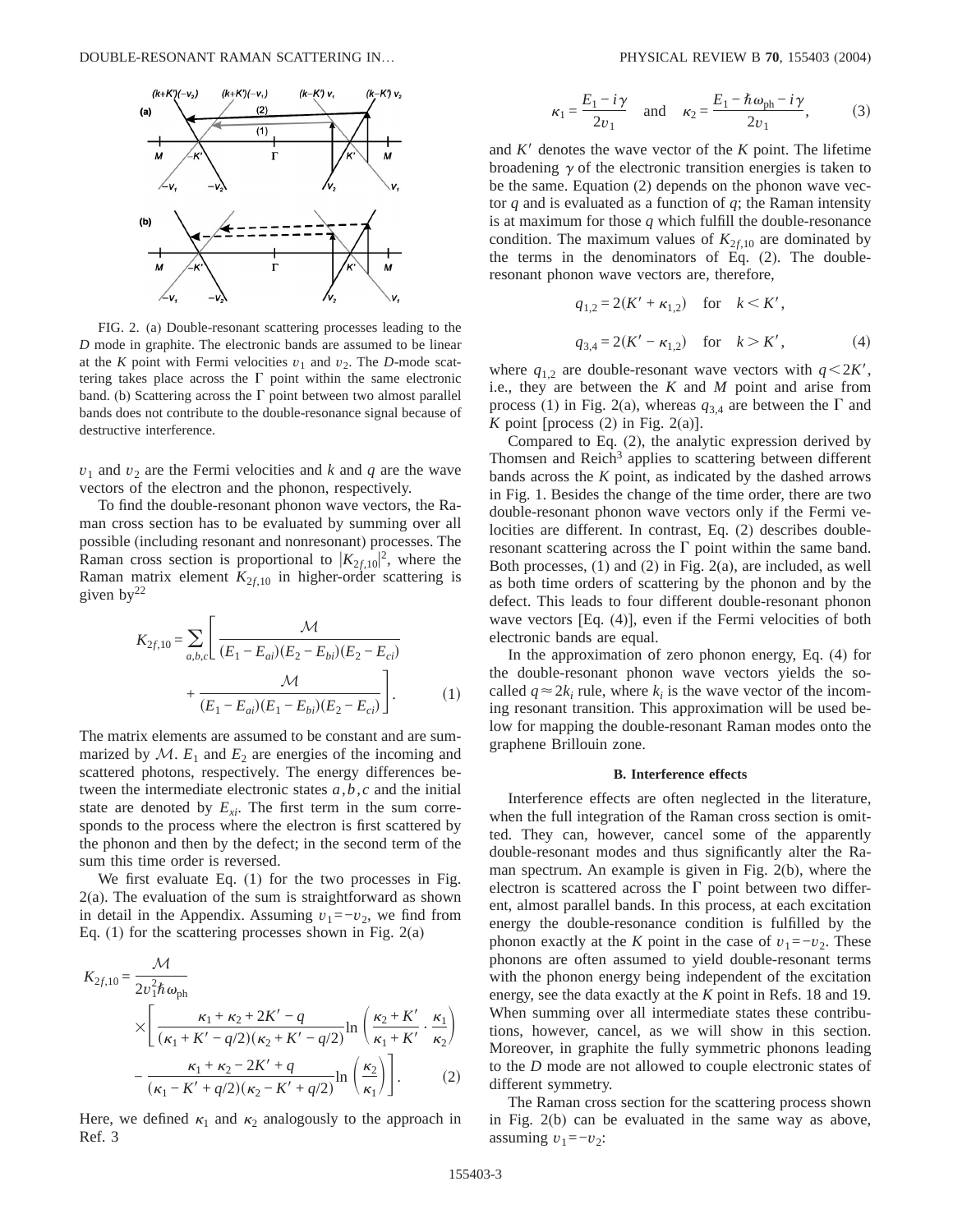$$
K_{2f,10}^{(b)} = \frac{2\mathcal{M}}{(2v_1)^3} \cdot \frac{f(q,\kappa_1,\kappa_2)}{(\kappa_1 - \kappa_2)[2(\kappa_1 - \kappa_2) + 2K' - q]} \times \frac{1}{[2(\kappa_2 - \kappa_1) + 2K' - q](2K' - q)},
$$
(5)

where *f* is a function of *q*,  $\kappa_1$ , and  $\kappa_2$  as defined in the Appendix. At first sight, this expression seems to have singularities at  $q_1^{(b)} = 2K'$  and  $q_{2,3}^{(b)} = 2K' \pm 2(\kappa_1 - \kappa_2)$ . In particular,  $q_1^{(b)} = 2K'$  agrees with what is found graphically from Fig. 2(b). The numerator [Eq. (A5)], however, vanishes simultaneously, and we obtain for  $q \rightarrow 2K'$ 

$$
\lim_{q \to 2K'} K_{2f,10}^{(b)} = \frac{2\mathcal{M}}{(2v_1)^3} \cdot \frac{1}{2(\kappa_1 + K')(\kappa_2 + K')}.
$$
 (6)

The Raman cross section is large if  $\kappa_1 = -K'$  or  $\kappa_2 = -K'$ . For  $\gamma=0$  this condition is equivalent to  $E_{1,2}=-2v_1K'$ , i.e., a laser energy that is resonant with the optical transition at  $k=0$ . Together with the initial condition of  $q=2K'$  we conclude that such a scattering process is not reasonable and does not contribute to a double-resonance signal. The other possibilities result in a similar situation. From  $q_{2,3}^{(b)} = 2K' \pm 2(\kappa_1 - \kappa_2)$  $=2K' \pm \hbar \omega_{ph}/v_1$  follows  $\hbar \omega_{ph} = \pm (qv_1 - 2K'v_1)$ . This condition implies that either the phonon dispersion has the same slope as the electronic bands—in this case the process is "double-resonant" for any *q*—or, assuming a constant phonon energy, that  $q \approx 2K'$ . The latter case was already excluded above; the first is not realistic either. Therefore, we do not obtain double-resonant contributions from scattering across the  $\Gamma$  point between the two (almost) parallel electronic bands. Note that this mechanism is analogous to the destructive interference of double-resonant scattering within the same band, if the electron is not scattered across a minimum (or maximum) of the band. In fact, the destructive interference occurs because the electron before and after being scattered belongs to bands with the same slope, in particular with the same *sign* of the slope. Such contributions always vanish after the summation over all intermediate states, for details see also Ref. 22.

Interference effects do not only occur in the onedimensional band structure discussed so far, but also in two or three dimensions, in particular, in the more realistic twodimensional model system of graphene. In Fig. 3, we show the Raman intensity as a function of the phonon wave vector  $|q|$  obtained from a full calculation (solid line) and from the simplified procedure, where the electron wave vector  $k_i$  is fixed at the incoming resonance (dashed line). In the simplified calculation, the cross section is large for small  $|q|$  and diverges for  $|q|=0$ . These contributions cancel in the summation over all initial electron wave vectors  $k_i$ . The same effect occurs for the phonons exactly at the *K* point in graphite.

In summary, the contributions from  $q=2K^{\prime}$  [Fig. 2(b)] cancel as well as those from  $q=0$ . Nevertheless, when the integration of the Raman cross section is not performed explicitly but instead the double-resonant *q* vectors are found graphically,  $q=0$  and  $q=2K'$  contributions are often included by mistake.<sup>16,18–20</sup> Neglecting interference effects thus leads to incorrect results such as the prediction of Raman peaks



FIG. 3. Raman cross section as a function of the phonon wave vector calculated with a fixed incoming resonance (dashed line) and after the full integration (solid line). The large contributions at small *q* vanish by destructive interference in the integration. The solid line is the same as in Fig. 4, see Sec. II C for details. The inset shows the relation between the vectors  $k$  and  $q$  in Eq. (7).

that are not present in the spectra. In particular,  $q=2K'$  corresponds to a *K*-point vector; this is included in the literature as a contribution fulfilling  $|q−K|=0$  and being independent of the laser energy.<sup>16,18–20</sup> We showed, however, that it is not possible to obtain double-resonant Raman scattering with phonons from exactly the *K* point. The additional contributions that were incorrectly included led to wrong predictions about the phonon dispersion of graphite in the past.<sup>18,19</sup>

#### **C. Double-resonant scattering in two dimensions**

Finally, we discuss the differences between the onedimensional integration above and an integration in two dimensions. Double-resonant scattering in two dimensions was mostly studied graphically, where entire circles of doubleresonant phonon wave vectors were identified and used for an analysis of the experimental spectra. In this section, we show that again some of the graphically determined doubleresonant *q* vectors vanish by destructive interference. Those wave vectors that correspond exactly to the one-dimensional integration are most enhanced in two dimensions as well. As an example we consider linear bands whch cross the Fermi level at  $k=0$  with a Fermi velocity  $v_1$ . Electrons are scattered across  $k=0$  from wave vector  $k$  to  $k+q$ , where  $q$  is the phonon wave vector, see inset to Fig. 3. In two dimensions, the cross section Eq. (1) can be written as an integral over  $|k|$  $=k$  and the angle  $\theta$  between the vectors *k* and **q** 

$$
K_{2f,10}^{\text{2D}} = \frac{2\mathcal{M}}{(2v_1)^3} \int_0^\infty dk \int_0^{2\pi} d\theta \left[ \frac{1}{(\kappa_1 - k)(\kappa_2 - k)} \times \frac{1}{\kappa_{1,2} - (k + \sqrt{k^2 + q^2 + 2kq \cos \theta})/2} \right],\tag{7}
$$

with  $\kappa_1$  and  $\kappa_2$  as defined in Eq. (3).  $|K_{2f,10}^{\text{2D}}|^2$  is plotted as a function of  $|q|$  in Fig. 4 for  $\kappa_1 = 1 - 0.01i$  and  $\kappa_2 = 0.9 - 0.01i$ (upper curve). The lower curve is the same scattering process evaluated in one dimension. The positions of the maxima, i.e., the phonon wave vectors that contribute most in the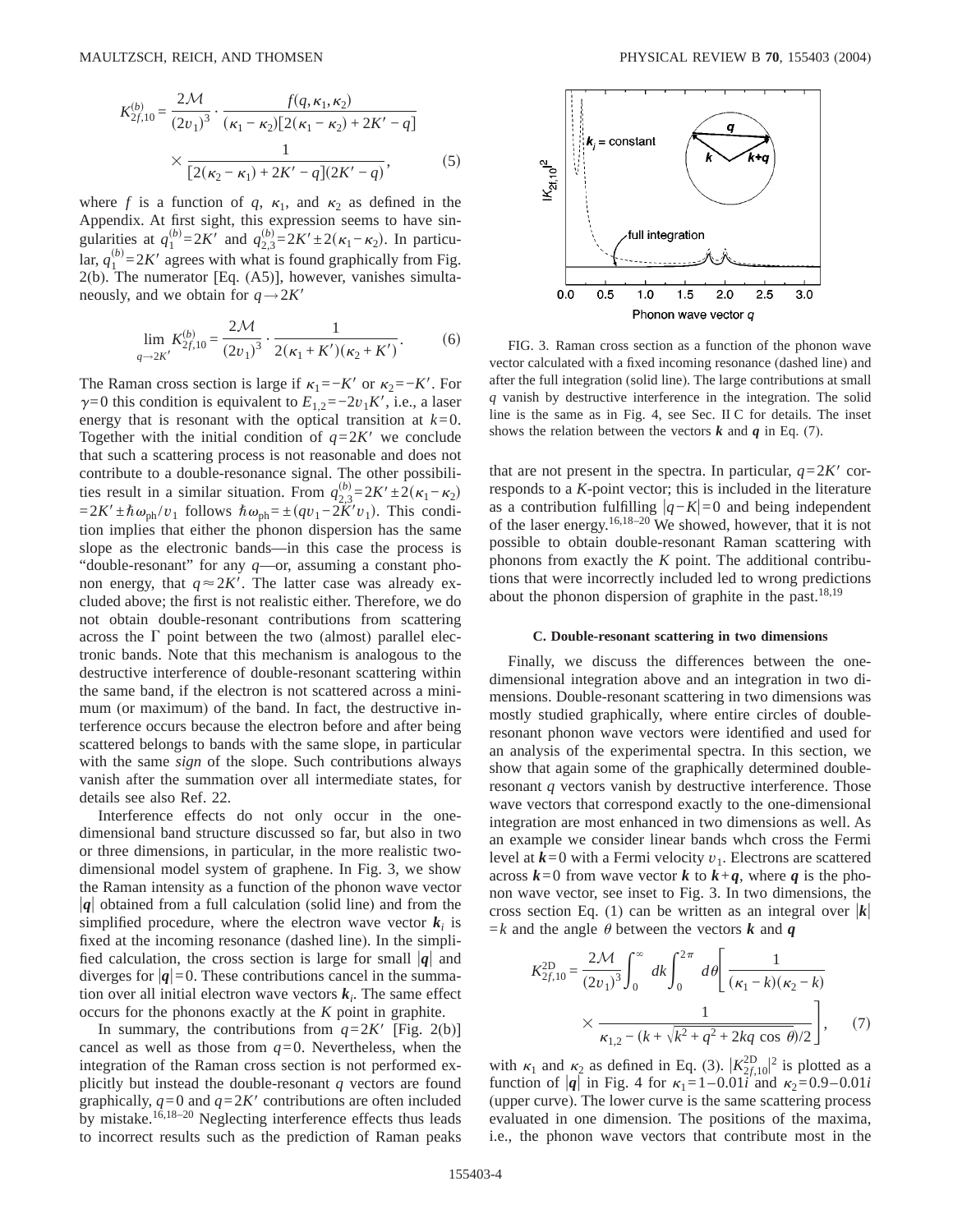

FIG. 4. Raman cross section  $|K_{2D}|^2$  as a function of the phonon wave vector for linear bands in one dimension (lower curve) and for linear bands in two dimensions (upper curve).

double-resonance, are the same in both calculations. The main difference is the broader range of double-resonant *q* vectors, if the integration is performed in two dimensions.

Several authors estimated the relative weight of the contributions to the double-resonance signal by considering a "density" of double-resonant phonon wave vectors in two dimensions.<sup>19,20</sup> Our results show that the main contributions come from scattering across the  $\Gamma$  or *K* point as in one dimension. Therefore, to find the double-resonant phonon wave vectors with the strongest Raman signal, the integration in one dimension is sufficient.

### **III. SELECTION RULES**

In the preceding section, the possible double-resonant Raman processes in graphite were analyzed from a purely mathematical point of view. Each phonon branch yields double resonances in the framework of the discussion presented so far. It has been argued that double-resonant Raman scattering cannot explain the selective enhancement of the *D* band with respect to other phonon branches in graphite.<sup>15,23</sup> In this section, we include the symmetry of electrons and phonons and analyze which of the phonon branches are allowed by selection rules in double-resonant scattering. Based on this analysis the TO branch of graphite is expected to yield the largest Raman cross section, whereas the out-ofplane modes are never double resonant.

Figure 5 shows the electronic  $\pi$  and  $\pi^*$  bands in graphene along  $\Gamma$ –*K*–*M*; they are labeled by their symmetry. The bands are calculated from the tight-binding approximation including third-nearest neighbors and fit to ab initio results.7 Along  $\Gamma$ –*K*–*M*, the wave vectors between the highsymmetry points belong to the  $C_{2v}$  subgroup of the  $D_{6h}$  point group of graphene. The electronic bands have either  $T_2$  or  $T_4$ symmetry  $(A_2$  and  $B_2$  in molecular notation). The doubleresonant process (1) from Fig. 2(a) is shown by solid arrows. The optical transition between  $T_4$  and  $T_2$  requires a photon with  $\Gamma_6^-$  symmetry, i.e., in-plane polarized light. The excited electron is then scattered within the same band by a phonon. The phonon must therefore be fully symmetric  $(T_1)$ . The same selection rules hold for the second process in Fig. 2(a),



FIG. 5. Electronic  $\pi$  and  $\pi^*$  bands of graphene along  $\Gamma$ –*K*–*M*. The symmetry of the bands is given. The solid arrows denote the same double-resonant process as in Fig. 2(a). Only fully symmetric  $(T_1)$  phonons can contribute to the scattering within the same nondegenerate band. The dashed arrow indicates another possibility of double-resonant scattering, involving phonons from near the  $\Gamma$ point with  $T_3$  symmetry.

because the electron–phonon scattering again takes place within the same electronic band.

We assume that the defect-scattering does not change the symmetry of the electron. Even if it changed the symmetry, the Raman cross section would be small, because the defect had to couple electronic states of different symmetry. In the example shown in Fig. 5, the third intermediate electronic state is in this case far away from a real electronic state with the correct symmetry. Therefore, the third term in the denominator of the Raman cross section [Eq. (1)] is much larger than for an intermediate state very close to a real state.

The double-resonant phonon wave vectors are, as shown in the previous section, near  $q=2K'$ , which corresponds to near-*K* point vectors. At the *K* point of graphene, there are two optical branches, one derived from the LO and one from the TO  $\Gamma$ -point phonon. Although the eigenvectors at the  $K$ point are of mixed longitudinal and transverse character, we call them TO and LO for convenience. At the *K* point, the TO is the upper branch, which is fully symmetric  $(K_1 \text{ or } A'_1)$ in the  $D_{3h}$  symmetry group of the *K* point; the LO (lower branch) is degenerate with the longitudinal acoustic mode  $(K<sub>5</sub>$  or *E'* symmetry). Between the high-symmetry points the TO and the LA phonons have  $T_1$  symmetry; the LO and the in-plane TA phonons belong to the  $T_3$  representation. The out-of-plane modes have  $T_2$  and  $T_4$  symmetry. Therefore, not all phonon branches contribute to the double resonance process as expected when neglecting symmetry. Only phonons from the TO or the LA branch are allowed in the doubleresonant scattering shown in Fig. 2(a). Because the LA does not have the correct symmetry at the  $K$  point nor at the  $\Gamma$ point, we expect from continuity that the TO branch, which is allowed at both  $K$  and  $\Gamma$ , leads to the strongest doubleresonant Raman signal. The LO phonon is forbidden by symmetry in the *D*-mode process, in contrast to a variety of models which regarded the LO responsible for the Raman *D* mode.<sup>3,13,18,24</sup> The reason for the LO being involved in those calculations is that most theoretical predictions<sup>25–27</sup> of the LO branch provided the characteristics required to match the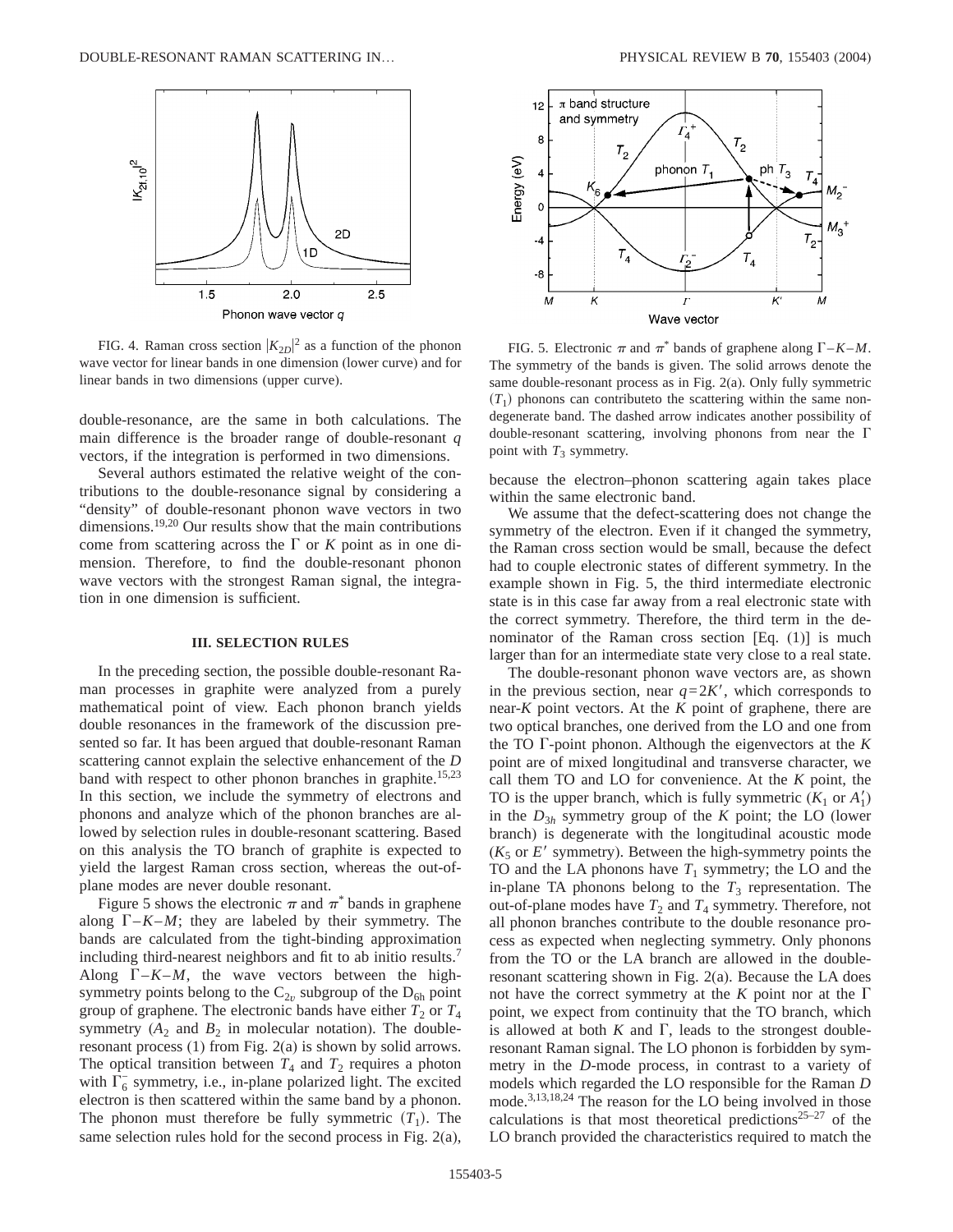experimental data of the *D* mode. These requirements are a frequency at about 1250 cm−1 and a local minimum at the *K* point. The TO phonon was predicted at a too high frequency at the *K* point, e.g., 1370 cm<sup>-1</sup> in the ab initio calculation of Ref. 27. In force-constants calculations even a local maximum was found for the TO branch at the  $K$  point,<sup>25</sup> which is incompatible with the positive frequency shift as a function of laser energy. On the other hand, a fully symmetric breathinglike vibration of the carbon hexagons was suggested already by Tuinstra and Koenig<sup>11</sup> and later predicted from a molecular approach based on small aromatic molecules.<sup>8,15,23,28</sup> Only recently the correct TO and LO branches of graphite were found from inelastic X-ray scattering.<sup>6</sup> In the following section, we show that when using this new experimentally determined phonon dispersion, indeed the calculations from the TO phonons match the experimental *D*-mode spectra very well.

So far we considered scattering of the electrons across the  $\Gamma$  point within the same band. The electron can also be scattered across the *K* point, i.e., between different bands, leading to further defect-induced modes with wave vectors closer to the  $\Gamma$  point. This is shown in Fig. 5 by the dashed arrow. The symmetry of the phonon required for scattering between electronic states with  $T_2$  and  $T_4$  symmetry is  $T_3$ , therefore in this process the LO and TA modes are allowed. The contribution from the defect scattering step, however, will be rather small because either the third intermediate state is not close to a real state of the same symmetry (if the defect conserves symmetry) or the scattering probability is small (if the defect changes symmetry). Therefore, defect-induced modes from close to the  $\Gamma$  point are predicted to be weaker than the *D* mode.

For  $D$ -mode scattering in carbon nanotubes,<sup>9</sup> there is a symmetry-based objection against the LO phonon as well. In armchair tubes, the LO-derived phonon branch has odd parity with respect to the vertical mirror plane.29 The incoming and outgoing light in the Raman process (*zz*-polarization) has even parity and, hence, does not change the parity quantum number of the system. Therefore, the odd-parity LO phonon is in fact forbidden. In chiral tubes, however, these parity quantum numbers do not exist and both phonon branches are allowed.

### **IV. CALCULATION OF THE** *D* **MODE**

We now use the analytical expression derived for the Raman cross section, Eq. (2), to calculate the *D* mode of graphite. The average slope of both electron bands at the *K* point was set to  $v_1$ =−5.1 eV Å from a fit to ab initio calculations of the electronic band structure for transition energies below 3 eV.7 For the phonons, we used a linear fit of the experimental TO frequencies close to the *K* point.

Figure 6 shows the *D*-mode frequencies calculated from the TO branch (solid lines) together with the experimental values for graphite. The *D* mode consists of two groups of peaks, one from each side of the *K* point [process (1) and(2) in Fig. 2(a)]. These two groups correspond to  $q_{1,2}$  and  $q_{3,4}$ from Eq. (4), respectively, see inset to Fig. 6. Within each group, a double-peak structure results from the two different



FIG. 6. *D*-mode frequency of graphite as a function of laser energy. The dots denote experimental data from Refs. 13, 30, and 31. The lines are calculations for defect-induced Raman scattering based on the experimental data for the TO (solid line) and LO (dashed line) phonon branch around the *K* point. Inset: Raman intensity  $|K_{2f,10}|^2$  as a function of the phonon wave vector *q* at  $E_1$  $=2.0$  eV. The solid line is from a calculation of Eq. (2); for the dashed line the scattering process in Fig. 2(b), i.e., scattering by *K*-point phonons, was explicitly included. These phonons (vertical line) do not contribute to the Raman signal due to destructive interferences.  $q_{1,2}$  and  $q_{3,4}$  correspond to Eq. (4).

time orders in the scattering process. In Fig. 6, the average of the peak positions in each group was taken. The calculated slopes are 56 cm<sup>-1</sup>/eV and 43 cm<sup>-1</sup>/eV, where the larger slope stems from phonon wave vectors between *K* and *M* and the smaller one between  $K$  and  $\Gamma$ . Compared to the experimental slopes of 44 cm<sup>-1</sup>/eV (Ref. 13), 47 cm<sup>-1</sup>/eV (Ref. 30), and 51 cm<sup>-1</sup>/eV (Ref. 31), we find a very good agreement. In contrast, if we calculate the *D* mode from the LO data (dashed lines), either the Raman frequencies are by 40–50 cm−1 lower than the experimental values, or the *D* mode shift is by a factor of 2 larger than the experimental shift.

The linear approximation used in Fig. 6 allows a quick estimation of the *D*-mode properties. The rate at which the *D* mode shifts is proportional to the slope of the phonon dispersion and inversely proportional to the slope of the electron bands. Moreover, the excitation-energy dependence is in this approximation strictly linear.

In the next step we include, again in one dimension, the correct electronic bands from the ab initio calculation and the experimental dispersion of the TO branch. The sum over all intermediate states in Eq. (1) is performed numerically. As we showed in the last section, the main difference between the one-dimensional and the two-dimensional integration is a broadening of the range of double-resonant *q* values, where the positions of the maxima remain the same. Therefore, the error when performing the integration in one dimension is not larger than the uncertainties in a two-dimensional integration, where we would have to interpolate the experimental data of the phonon dispersion. Moreover, the asymmetry of the bands with respect to the *K* point (trigonal warping) is largest along the high-symmetry lines  $\Gamma$ – $K$ – $M$  and is therefore fully taken into account in the present one-dimensional calculation.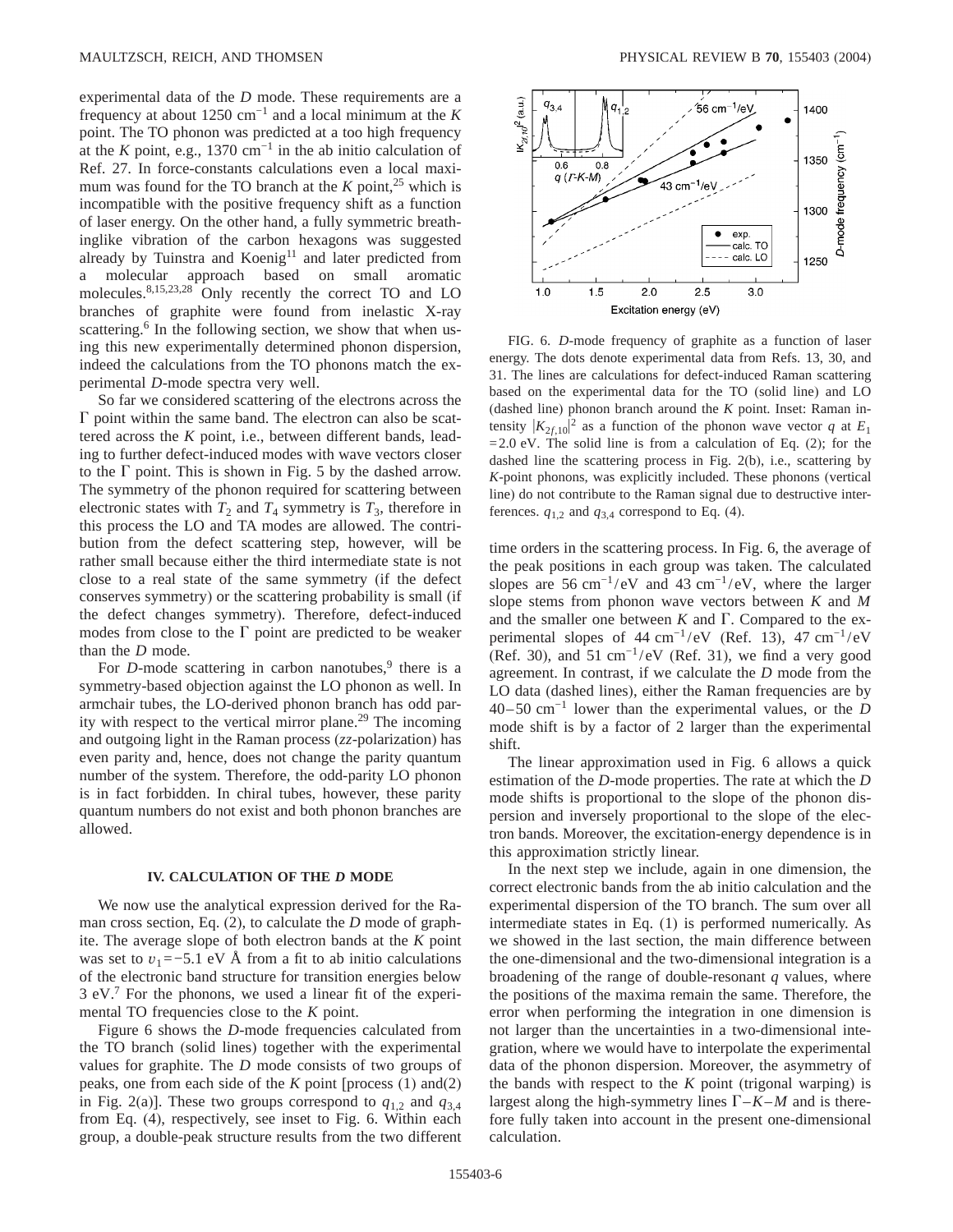

FIG. 7. Raman spectrum of the *D* mode at  $E_1 = 2.54$  eV. The experimental spectrum (dots) was taken on a natural graphite flake. The solid line shows a spectrum calculated from the experimental data of the graphite TO phonon (Ref. 6); the dashed lines are Lorentzian fits to the calculated spectrum. The calculated Raman intensity is at each phonon energy multiplied by a Lorentzian with a full width of 20  $cm^{-1}$ .

In Fig. 7, we show a calculated Raman spectrum of the *D* mode for an excitation energy  $E_1 = 2.54$  eV. The agreement with the experimental spectrum (dots) is excellent considering that no adjustable parameter is involved except for an overall scaling. The *D*-mode peak is not a single Lorentzian but has a complex line shape due to the double-resonance processes contributing to the signal. The individual contributions are not resolved, and a fit by two Lorentzians is appropriate. Each of them roughly corresponds to phonons from one particular side of the *K* point as discussed above. The good agreement in line shape was obtained by using a phonon linewidth of 20  $cm^{-1}$  in the calculation. This large linewidth is consistent with the broadened range of doubleresonant phonon wave vectors that we expect for the integration in two dimensions.

The *D*-mode frequency as a function of excitation energy from the same calculation as in Fig. 7 is shown in Fig. 8. The frequencies were again found from a fit by two Lorentzians to the calculated spectra. The upper (lower) frequency stems from the phonon branch between  $K$  and  $M$  ( $\Gamma$  and  $K$ ). The  $D$ mode shifts at a rate of 56 cm<sup>-1</sup>/eV and 61 /cm<sup>-1</sup>/eV. Because of the nonlinear electronic bands and phonon dispersion, the shift is only approximately linear. Our calculations again confirm that the *D* mode comes from the TO-derived phonon branch of graphite. $8,15,23,28$  From the strong relation between graphite and carbon nanotubes we expect that this holds for carbon nanotubes as well.

## **V. MAPPING DISORDER-INDUCED MODES ONTO THE PHONON DISPERSION**

If the Raman spectrum of a material is governed by double resonances and an excitation-energy dependence of the Raman modes can be measured, these experiments can in principle be used to find the phonon dispersion. This approach was first suggested for graphite by Saito *et al.*<sup>18</sup> As



FIG. 8. *D*-mode frequency of graphite as a function of laser energy, calculated from the experimentally determined TO branch. The upper and lower frequencies come from phonons between  $K-M$  and between  $\Gamma-K$ , respectively. The dots denote experimental data from Refs. 13, 30, and 31.

discussed, the procedure of finding the double-resonant phonon wave vector is rather complex, and a precise knowledge of both the electronic bands and the phonon dispersion is needed. Nevertheless, we can estimate the double-resonant phonon wave vector, neglecting the phonon energy and the details of the scattering process, by assuming  $q \approx 2k_i$  for scattering across the  $\Gamma$  point. At a given excitation energy in the experiment, the electron wave vector  $k_i$  for a resonant transition of the incoming light is calculated from the electronic band structure. The observed Raman frequency of the double-resonant mode is then plotted at  $q=2k_i$  into the phonon dispersion relation. We took the asymmetry of the bands with respect to the  $K$  point into account by finding  $k_i$  separately for both sides of the *K* point [corresponding to the processes (1) and (2) in Fig. 2(a)]. For double-resonant scattering across the *K* point, as shown by the dashed arrow in Fig. 5, the phonon wave vector is close to the  $\Gamma$  point and found approximately from the difference between  $k_i(\Gamma K)$  and  $k_i(KM)$ . Since this procedure does not contain a full calculation of the Raman cross section, the destructive interferences have to be taken into account explicitly. Therefore, we do not include the processes in Fig. 2(b), in contrast to Refs. 18–20. Furthermore, the selection rules help to find the correct assignment of the double-resonant modes.

In Fig. 9, we show the mapping of all disorder-induced Raman peaks [Fig. 9(a)] and second-order modes [Fig. 9(b)] of graphite onto the phonon dispersion. Since any secondorder overtone contains the fully symmetric representation, all overtones can contribute to the same scattering process that also leads to the *D* mode (Fig. 2). Combination modes, i.e., second-order scattering of two phonons from different branches, must in total contain a fully symmetric component. The solid lines are ab initio calculations that were shown to reproduce the experimental phonon dispersion very well.<sup>6</sup> The agreement of the Raman data and the calculation is good, in particular, for both optical modes and their overtones. For the acoustic modes, the assumption of zerophonon energy is justified close to the  $\Gamma$  point; on the other hand, neglecting their large dispersion in the mapping proce-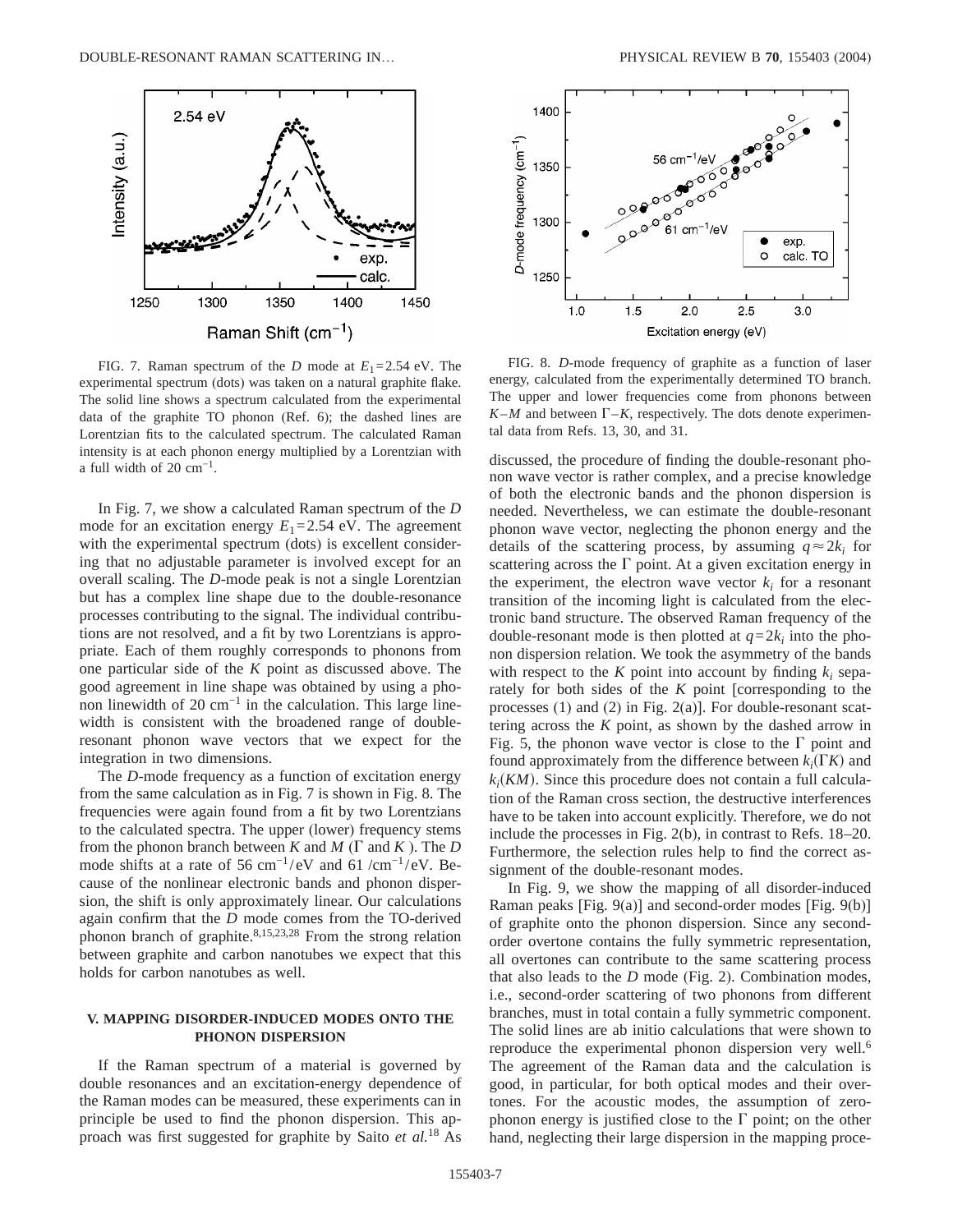

FIG. 9. (a) Disorder-induced Raman modes mapped onto the phonon dispersion of graphite (dots). Part of the experimental data are taken from Refs. 13, 30, and 32–34. The full lines are *ab initio* calculations (Ref. 6); the dashed line is a cubic-spline fit to the experimentally determined dispersion of Ref. 6. (b) Analogous mapping of the overtone and combination modes with experimental data from Refs. 32–34. The lines are the sum of the phonon branches in (a) for the overtones and the allowed combination modes.

dure leads to larger discrepancies at increasing phonon wave vectors. For more accurate results, the phonon energy should be taken into account. In contrast to Saito<sup>18</sup> and Kawashima,<sup>21</sup> we assigned the mode at  $\approx 800 \text{ cm}^{-1}$  to the transverse acoustic (TA) branch instead of the out-of-plane mode. The out-of-plane mode is forbidden by symmetry in the double-resonance process, see Sec. III, thus it cannot be seen in the Raman spectra. Furthermore, no disorder-induced peak corresponds exactly to the *K* point because of the interference effects discussed above.

In summary, the following procedure can be used to map the double-resonant Raman modes of graphite onto the phonon dispersion:

(i) Find along  $\Gamma$ –*K*–*M*, the two electron wave vectors  $k<sub>i1.2</sub>$  for an incoming resonance of the laser energy,

(ii) Plot the fully symmetric modes (TO, longitudinal acoustic) at  $q=2k_{i1,2}$  into the phonon dispersion, and

(iii) Plot the modes with  $T_3$  symmetry (LO, upper TA) at  $q = |k_{i1} - k_{i2}|$  along  $\Gamma - K - M$ .

In this way, the experimental data points from Raman scattering were plotted in Fig. 9; thus, an unknown dispersion curve can be investigated experimentally with doubleresonant Raman scattering.

#### **VI. SUMMARY**

In conclusion, we presented an in-depth analysis of double-resonant Raman scattering. We calculated the doubleresonant *D* mode in graphite without using arbitrary assumptions or adjustable parameters in the calculation. We derived an analytical expression for *D*-mode scattering in one dimension and showed that double resonances with  $q = K'$  and *q*  $=0$  vanish by destructive interferences. The integration in the two-dimensional Brillouin zone does not alter the doubleresonant phonon wave vectors found from the onedimensional integration. We performed a full integration of the Raman cross section in one dimension, using the experimentally determined phonon dispersion of graphite. The obtained *D*-mode shift of  $43-61$  cm<sup>-1</sup>/eV is in good agreement with the experiment, confirming that the *D* mode comes from the TO-derived phonon branch. The selection rules for double-resonant scattering along the high-symmetry directions of the graphene Brillouin zone were found and used for a mapping of disorder-induced and second-order Raman modes onto the phonon dispersion.

#### **ACKNOWLEDGMENTS**

This work was supported by the DFG under Grant No. Th 662/8-2. One of the authors (S. R.) was supported by the Oppenheimer Fund and Newnham College, Cambridge, UK.

#### **APPENDIX**

In this Appendix, we derive the expression of Eq. (2) for the Raman matrix element  $K_{2f,10}$  in the case of *D*-mode scattering within linear bands in one dimension. From the scattering processes shown in Fig. 2(a) we find

$$
E_{ai} = (|k| - K')(v_1 - v_2) - i\gamma \quad \text{for } |k| < K',
$$
\n
$$
E_{ai} = (-|k| + K')(v_1 - v_2) - i\gamma \quad \text{for } |k| > K', \quad \text{(A1)}
$$

and

$$
E_{bi} = -|k|(v_1 + v_2) + qv_1 - K'(v_1 - v_2) - i\gamma \quad \text{for } |k| < K',
$$
\n
$$
E_{bi} = -|k|(v_1 + v_2) + qv_2 - K'(v_2 - v_1) - i\gamma \quad \text{for } |k| > K',
$$
\n(A2)

The double-resonant processes (1) and (2) in Fig. 2 correspond to  $|k| < K'$  and  $|k| > K'$ , respectively. In the first case, the phonon wave vector is smaller than  $2K'$ , i.e., it is from between  $K$  and  $M$ , whereas in the second case  $q$  is larger than  $2K'$  and stems from between *K* and  $\Gamma$ .

From the intermediate state *b*, the electron is scattered to a state *c* close to state *a*, therefore  $E_{ci} = E_{ai}$ . The phonon energy is  $\hbar \omega_{\text{ph}}$ , thus  $E_1 - \hbar \omega_{\text{ph}} = E_2$ . We insert the above expressions into Eq. (1) and obtain

$$
K_{2f,10} = \frac{2}{(2v_1)^3} \sum_{k=0}^{K'} \left[ \frac{\mathcal{M}}{(\kappa_1 + K' - k)(\kappa_2 + K' - k)} \times \left( \frac{1}{(\kappa_2 + K' - q/2)} + \frac{1}{(\kappa_1 + K' - q/2)} \right) \right] + \frac{2}{(2v_1)^3} \sum_{k=K'}^{\infty} \left[ \frac{\mathcal{M}}{(\kappa_1 - K' + k)(\kappa_2 - K' + k)} \times \left( \frac{1}{(\kappa_2 - K' + q/2)} + \frac{1}{(\kappa_1 - K' + q/2)} \right) \right].
$$
\n(A3)

The sum can be converted into an integral over *k*. A straightforward evaluation of the integral yields Eq. (2),